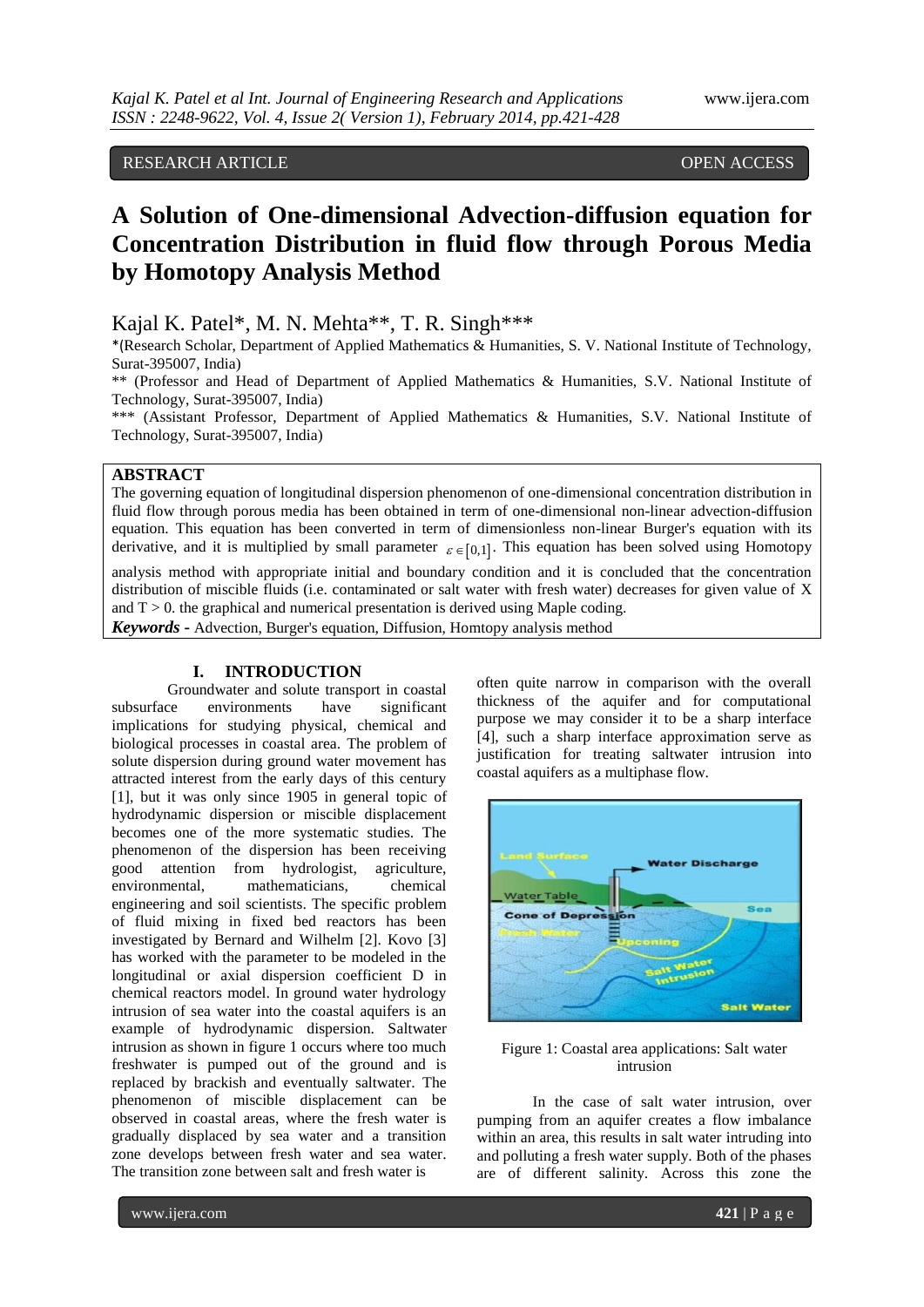concentration of water varies gradually from that of fresh water to that of sea water. This type of problem of salinity is shown at Saurashtra area of Gujarat due to the intrusion of seawater in the coastal aquifers and seawater ingress. At the same time, rising groundwater levels in the command area of Mahi irrigation scheme cause soil salinity problems in South Gujarat (India) [5]. Another example is when water of one quality is introduced into an aquifer containing water of another quality by various artificial recharge methods (surface spreading techniques or injection through wells). Presently efforts are being made by the environmentalists to dispose the atomic waste products, born from nuclear reactors, and dump it inside the ground by using the same phenomenon of displacement.

The fundamental interest of this paper is to find concentration of contaminated or salt water in soil. The term concentration expresses a measure of the amount of a substance within a mixture. The processes concentration distribution can be divided into two parts: transformation and transport.

1. Transformation: It refers to those processes that change a substance of interest into another substance. The two basic approach of transformation are physical (e.g. radioactive decay) and chemical reactions (e.g. dissolution).

2. Transport: It refers to those processes which move substance through the hydrosphere and atmosphere by physical means i.e. a substance goes from one location to another.

The dispersion process is associated with molecular diffusion and mechanical dispersion. Molecular diffusion is the spreading caused by the random molecular motion and collisions of the particles themselves and mechanical dispersion is the spreading of a dissolved component in the water phase by variations in the water velocity (i.e. flow of a fluid). These two basic mechanisms molecular diffusion and mechanical dispersion cause a concentration front of fluid particles to spread as it advances through the porous media. These two combine processes of molecular diffusion and mechanical dispersion are known as hydrodynamic dispersion or dispersion.



Fig. 2: The geometry of microscopic pores, where velocity distributions in different pore size.

When groundwater flows, the actual microscopic velocity in the pores varies widely in space even

www.ijera.com **422** | P a g e

when the Darcy macroscopic velocity is constant. The result is more intense mixing, which is called hydrodynamic dispersion. Fig. 2 gives a schematic view of the trace movement on macroscopic level. This phenomenon can be observed in coastal areas,<br>where seawater gradually displaced the fresh gradually displaced the fresh waterbeds. An important role is played by this phenomenon in the seawater intrusion into reservoir at river mouths and in the underground recharge of groundwater.

Several investigators have evaluated the dependence of the dispersion parameter D on the velocity u that appears in one -dimensional advection – diffusion equation.

$$
\frac{\partial C}{\partial t} = \frac{\partial}{\partial x} \left\{ D \frac{\partial C}{\partial x} - u(x, t) C \right\}
$$

In this analysis, Taylor [6] found dispersion coefficient D proportional to square of uniform velocity  $(u^2)$ ; Bears and Todd [7] suggests that D is directly proportional to u; Scheiegger [8] in his study of the possible relationships summarizes: firstly, D  $= \alpha u^2$ , where  $\alpha$ , the porous medium constant, is derived by a dynamic procedure valid when there is enough time in each flow channel for appreciable mixing to take place by molecular transverse diffusion. Secondly,  $D = \beta u$ , where  $\beta$  is another constant of the porous medium, that is derived by a geometrical procedure relevant where there is no appreciable molecular transverse diffusion from one streamline into another. In light of these, the dispersion problem has been made two-dimensional considering transverse diffusion. Freeze and Cherry [9] advocates, the dispersion parameter is proportionate to the power n of the velocity; where the range of power arrays between 1 and 2. Most of the works reveal common assumption of homogeneous porous media with constant porosity, steady seepage flow velocity and constant dispersion coefficient. For such assumption, Ebach and White [10] studied the longitudinal dispersion problem for an input concentration that varies periodically with time. Hunt [11] applied the perturbation method to longitudinal and lateral dispersion in no uniform seepage flow through heterogeneous aquifers. Saffman and Taylor [12] showed that if dispersion is mainly due to convective mixing (kinematic and dynamic dispersion process) but there is small but finite effect of molecular diffusion, the dispersion coefficients (longitudinal and transverse) are related to the mean flow velocity. Rudaria and Chiu-On Ng [13] has provided analytical study of the dispersion in fluid-saturated deformable or non deformable porous media with or without chemical reaction, considering a series of particular cases selected through different practical problems using different dispersion models. Mehta and Patel [14] applied Hope-Cole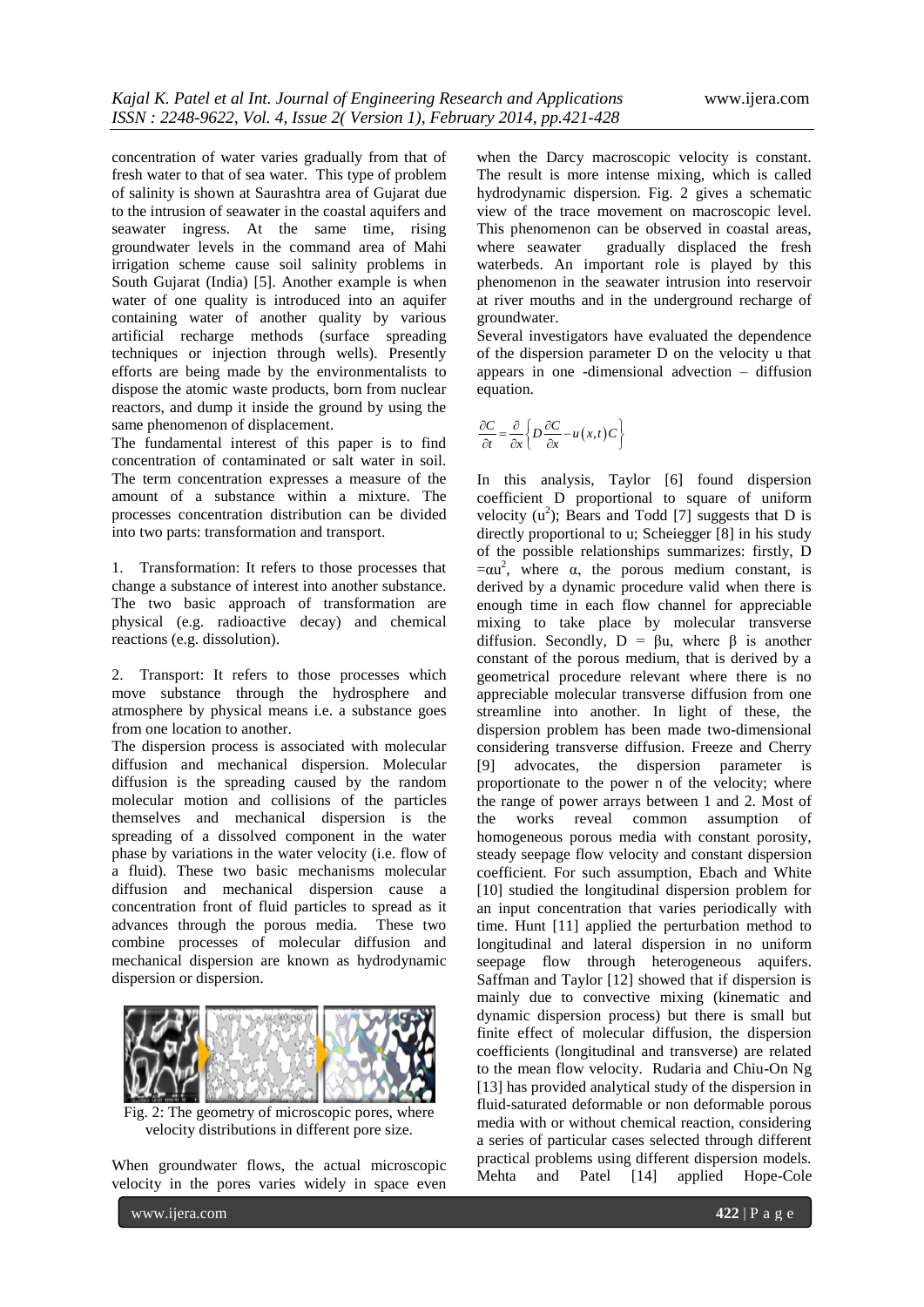transformation to unsteady flow against dispersion of miscible fluid flow through porous media. Eneman et al. [15] provided analysis for the systems where fresh water is overlain by water with a higher density in coastal delta areas. Meher [16] and Mehta [17] studied the Dispersion of Miscible fluid in semi infinite porous media with unsteady velocity distribution using Adomain decomposing method. Moreira et al (2006, 2009) [18], [19] presented an analytical solution for the non-stationary twodimensional advection-diffusion equation to simulate the pollutant dispersion in the planetary boundary layer. They solved the advection-diffusion equation by the application of the Laplace transform technique and the solution of the resulting stationary problem by the generalized integral Laplace transform technique (GILTT). For temporally and spatially dependent dispersion problems, the analytical solutions were obtained by Jaiswal et al (2009, 2011) [20-21], Yadav et al. [22] has obtained solution for one-dimensional advection-diffusion equation with variable coefficients in a longitudinal domain. It was demonstrated by Dong-mei et al. [23] that two-phase flow concept is the basis for unsteady seepage velocity that influences an infiltration of the rainfall and water level variation with seepage flow. An exact solution of the linear advection-dispersion transport equation with constant coefficients was introduced by Perez et al. [24] for both transient and steady state regimes and classic version of Generalized Integral Transform Technique (GITT) was used in solving analytically. Three simple time-dependent inlets conditions comprising regularly, rapidly declining and sinusoidally periodic input functions; were used to demonstrate the applicability of the solution by Chen and Liu [25] while studying a broader analytical solution for one-dimensional advectiondispersive transport infinite spatial domain.

The present paper discusses the approximate analytical solution of the nonlinear differential equation for longitudinal dispersion phenomenon which takes places when miscible fluids (contaminated or salt water) mix in the direction of flow. The mathematical formulation of the problem yields a nonlinear second order parabolic partial differential equation. The analytical solution has been obtained by using Homotopy analysis method. The graphical representation along with its physical interpretation is also discussed.

the introduction of the paper should explain the nature of the problem, previous work, purpose, and the contribution of the paper. The contents of each section may be provided to understand easily about the paper.

## **II. STATEMENT OF THE PROBLEM**

Considering dispersion of contaminated or salt water with concentration  $C(x,t)$  flowing in xdirection, dispersion taking place in porous media saturated with fresh water. Hence it will be miscible fluid flow through homogeneous porous media. Therefore, it will obey the Darcy's law, which dates back to 1856 [1]. The following assumptions have been made for present analysis (Schidegger 1954, Day 1956, deJony 1958) [26, 27, 28]:

The medium is homogenous.

The solute transport across any fixed plane, due to microscopic velocity variation in the flow tube, may be quantitatively expressed as the product of a dispersion coefficient and the concentration gradient.

To find concentration of the dispersing contaminated or salt water as a function of time t and distance x, as the two miscible fluids flow through homogeneous porous media. Since the mixing (contaminated or salt water and fresh water) takes place both longitudinally and transversely. Dispersion adds a spreading effect to the diffusion effects. Since dispersion is driven by the mean flow of the water, the dispersion coefficients related to the characteristic length or pore length L. In three dimensions, the spreading caused by dispersion is greater in the direction of the flow than in the transverse direction. One dimensional treatment of these systems avoids treatment of a radial or transverse component of dispersion. We only consider the dispersion phenomenon in the direction of flow (i.e. longitudinal dispersion), which takes places when miscible fluids flow in homogeneous porous media.

#### **III. MATHEMATICAL STRUCTURE**

The dispersion equation that describes the concentration distribution of miscible fluids (i.e. contaminated or salt water with fresh water) flow in homogeneous porous media can be written as (Freeze and Cherry [9] and Bear [29]),

$$
\frac{\partial C}{\partial t} + \frac{1 - \phi}{\phi} \frac{\partial F}{\partial t} = \frac{\partial}{\partial x} \left\{ D \frac{\partial C}{\partial x} - u(x, t) C \right\}
$$
(1)

where C is the concentration of dispersing contaminated or salt water, F is the concentration in the solid phase,  $\phi$  is porosity of medium, u is seepage velocity of contaminated or salt water and D is the dispersion coefficient presenting, at the macroscopic scale, which presumably includes the effect of both molecular diffusion and mixing in the axial direction, however molecular diffusion is negligible due to very low seepage velocity. In equation (1) dispersion coefficient D and seepage velocity u may be constant or functions of x and t and  $D > 0$ [30].

Let  $u_x$  is the component of seepage velocity of contaminated or salt water along the x axis, then the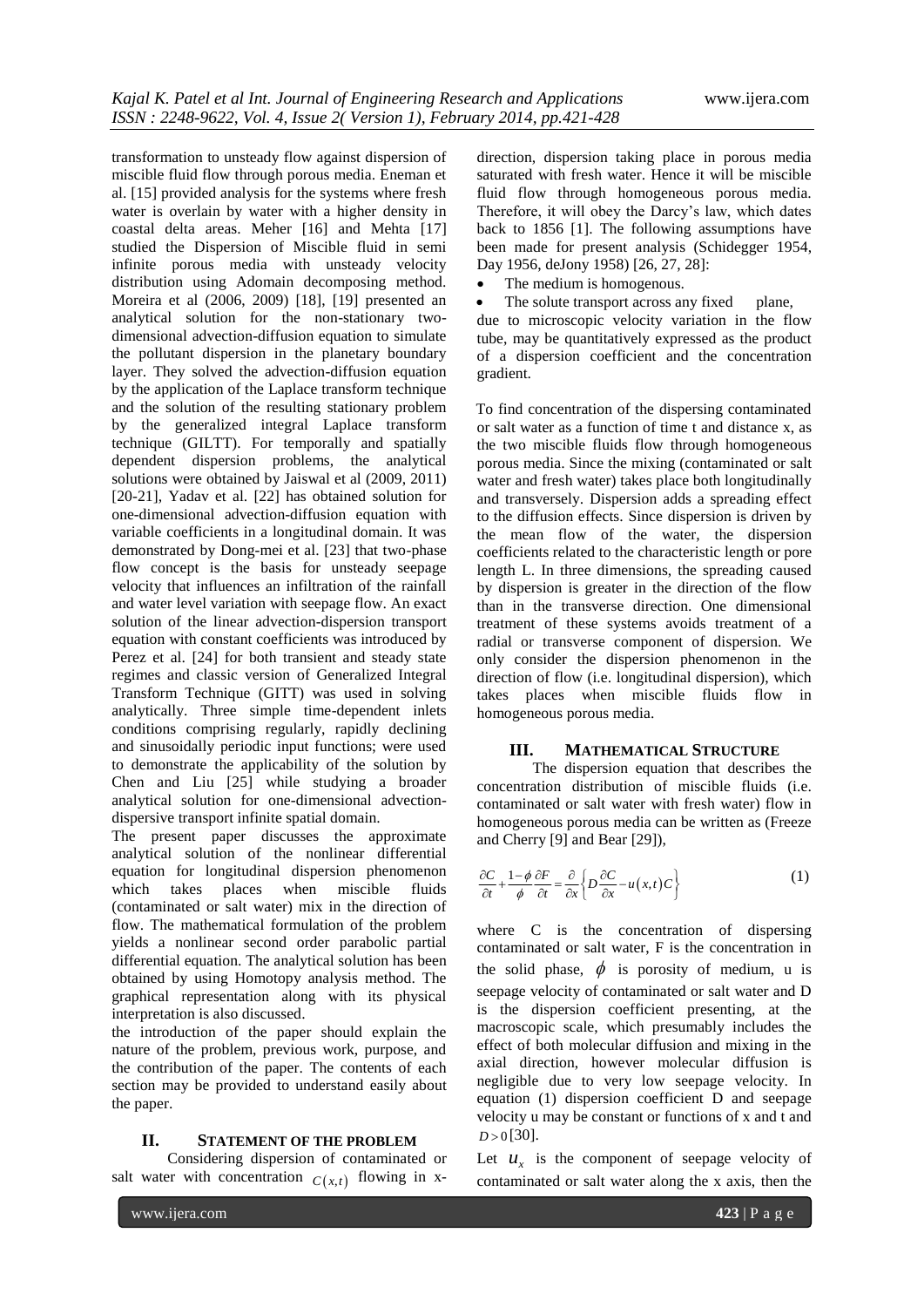non-zero components will be  $D_{11} = D_L = \frac{L}{C_0^2}$ ,

(coefficient of longitudinal dispersion and L is length of dispersion in flow direction) and  $D_{22} = D_{\text{r}}$  (coefficient of transverse dispersion) and other  $D_{ij}$  are zero. From this assumption the equation (1) becomes,

$$
\frac{\partial C}{\partial t} + \frac{1 - \phi}{\phi} \frac{\partial F}{\partial t} = D_L \frac{\partial^2 C}{\partial x^2} - u_x \frac{\partial C}{\partial x}
$$
 (2)

Lapidus and Amundson [30] considered two cases as,

$$
F = K_1 C + K_2 \tag{3}
$$

$$
\frac{\partial F}{\partial t} = K_1 C - K_2 F \tag{4}
$$

for equilibrium and non-equilibrium relationship between the concentrations in the two phases, respectively. Using equation (3) in equation (2) can be written as,

$$
\frac{\partial C}{\partial t} + \frac{1 - \phi}{\phi} \frac{\partial (K_1 C + K_2)}{\partial t} = D_L \frac{\partial^2 C}{\partial x^2} - u_x \frac{\partial C}{\partial x}
$$
\n
$$
\text{or } R \frac{\partial C}{\partial t} = D_L \frac{\partial^2 C}{\partial x^2} - u_x \frac{\partial C}{\partial x} \tag{5}
$$

where  $R = \left(1 + \frac{1 - \phi}{4} K_1\right)$  $\phi$  $=\left(1+\frac{1-\phi}{\phi}K_1\right)$  is a retardation factor describing solute sorption,  $K_1$  and  $K_2$  are empirical constants,  $u_x$  is the component of seepage velocity of contaminated or salt water in x direction which is

that the component of seepage velocity  $u_x$  (along with the x axis) is related with concentration of contaminated or salt water dispersion. We assume that seepage velocity  $u_x$  is directly proportional to  $C(x,t)$ [17].

function of x and t and  $D_L > 0$ . It has been observed

$$
u_x = \frac{C(x,t)}{C_0} \tag{6}
$$

where  $1/C_0$  is constant of proportionality and the guess approximation of the concentration of contaminated or salt water dispersion. Following new independent variables has been introduced to simplify the equation (5) as,

$$
X = \frac{C_0 x}{L}, and T = \frac{R}{L}t
$$
  
then equation (5) can be written as,  

$$
\frac{\partial C}{\partial T} = -C \frac{\partial C}{\partial X} + \varepsilon \frac{\partial^2 C}{\partial X^2}
$$
  
where  $\varepsilon = \frac{D_L C_0^2}{L}$  and  $\varepsilon \in [0,1], 0 \le X \le 1, 0 \le T \le 1$  (7)

Since concentration C is decreasing as distance X increase for  $T > 0$ . It appropriate to choose guess value of concentration solution as, [16]

$$
\mathbb{C}(X,T;\varepsilon) = (1-T)e^{-X} + \varepsilon^m \tag{8}
$$

Hence, the equation (7) together with boundary condition (8) represents the governing non-linear partial differential equation for concentration of the longitudinal dispersing material of miscible fluids flowing through a homogeneous porous medium.

## **IV. THE SOLUTION WITH HOMOTOPY ANALYSIS METHOD**

For one dimensional non-linear partial differential equation for longitudinal dispersion phenomenon, we assumed that the concentration  $C(X,T)$  of the dispersing contaminated or salt water, at time T=0 is expressed as,

$$
\mathbb{C}(X,T,\varepsilon) = (1-T)e^{-X} + \varepsilon^m \tag{9}
$$

where  $\varepsilon = 0$  for the concentration of contaminated or salt water for time  $T = 0$ .

Now we apply the Homotopy analysis method into the longitudinal dispersion phenomenon during miscible fluid flow through homogeneous porous media. We consider the equation (7) as nonlinear partial differential equation as

$$
\mathbb{N}\big[\mathbb{C}(X,T;\varepsilon)\big]=0\tag{10}
$$

Where  $\mathbb N$  is a non-linear operator,  $\mathbb C(X,T;\varepsilon)$  is considered as unknown function which represent the concentration C of the dispersing contaminated or salt water at any distance X for given time  $T > 0$ , for  $0 \le \varepsilon \le 1$ . We use auxiliary linear operator  $(X,T;\varepsilon)$ ] =  $\frac{\partial C(X,T;\varepsilon)}{\partial T}$  $\Im[\mathbb{C}(X,T;\varepsilon)] = \frac{\partial \mathbb{C}(X,T;\varepsilon)}{\partial T}$  and initial approximation of concentration of dispersing contaminated or salt water  $C_0(X,T) = (1-T)e^{-X}$ to construct the corresponding zero<sup>th</sup> order deformation equation. As the auxiliary linear operator  $\mathfrak{I}$ which satisfies  $\Im[C_4] = 0$ , where  $C_4$  is arbitrary constant. This provides a fundamental rule to direct the choice of the auxiliary function  $H(X,T) \neq 0$ , the initial approximation  $C_0(X,T)$ , and the auxiliary linear operator , called the rule of solution expression. Establish the zero-order deformation equation of longitudinal dispersion phenomenon as [31], longitudinal dispersion phenomenon as [31],<br> $(1-\varepsilon) \Im\big[ C(X,T;\varepsilon) - C_0(X,T) \big] = \varepsilon \hbar H(X,T) \Re\big[ C(X,T;\varepsilon) \big]$  (11) (11) where  $C_0(X,T)$  denote an initial guess value of concentration of dispersing contaminated or salt water of the exact solution  $C(X,T)$  which is our purpose to find it. Since  $h \neq 0$  is an auxiliary parameter and  $H(X,T) \neq 0$  is an auxiliary function such that  $\varepsilon \in [0,1]$  is an embedding parameter. The auxiliary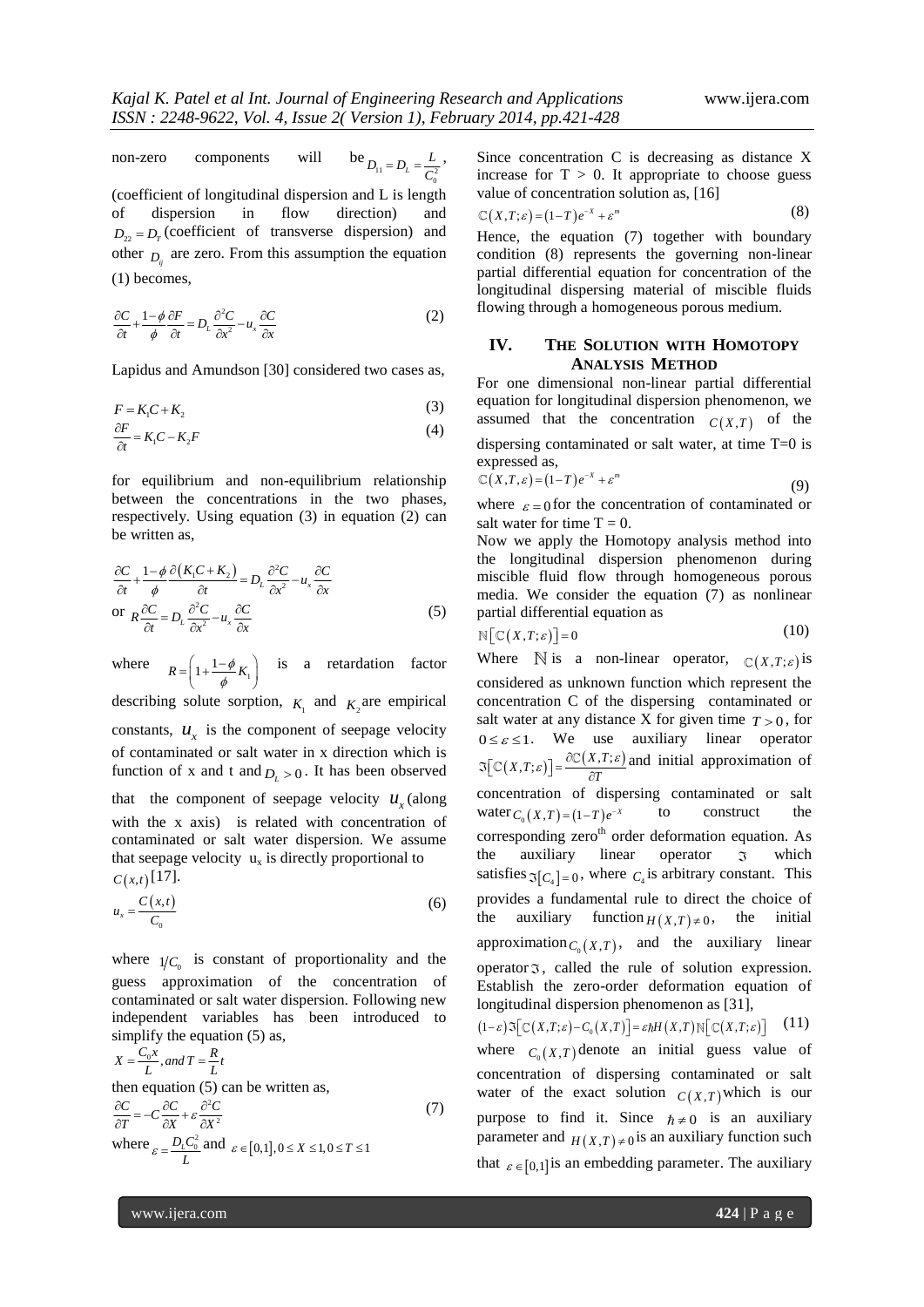parameter  $\hbar$  is providing a simple way to ensure the convergence of series. Thus it renamed  $\hbar$  as convergence control parameter [31]. Let  $\Im$  an auxiliary linear operator with the property that,

 $\Im\big[\mathbb{C}\big(X,T;\varepsilon\big)\big]=0$  when  $C\big(X,T;\varepsilon\big)=0$ 

when  $\varepsilon = 0$ , the zero-order deformation equation (11) becomes

$$
\Im\big[\mathbb{C}(X,T;\varepsilon)-C_0(X,T)\big]=0\tag{12}
$$

Which gives the first rule of solution expression and according to the initial guess  $C_0(X,T) = (1-T)e^{-X}$ , it is straightforward to choose

$$
\mathbb{C}(X,T;0) = C_0(X,T) \tag{13}
$$

when  $\varepsilon = 1$ , since  $\hbar \neq 0$ ,  $H(X,T) \neq 0$  the zero-order deformation equation (7) is equivalent to

 $\mathbb{N} \big[ \mathbb{C} \big( X, T; \varepsilon \big) \big] = 0$ (14)

which is exactly the same as the original equation (10) provided

$$
\mathbb{C}(X,T;1) = C(X,T) \tag{15}
$$

According to (13) and (15) as the embedding parameter  $\varepsilon$  increases from 0 to 1, solution  $(X, T; \varepsilon)$  varies continuously from the initial guess value of the concentration  $C_0(X,T)$  of dispersing contaminated or salt water to the solution  $C(X,T)$  and its solution is assumed by expanding  $C(X,T;\varepsilon)$  in

Taylor series with respect to 
$$
\mathcal{E}
$$
 as,  
\n
$$
\mathbb{C}(X,T;\varepsilon) = \mathbb{C}(X,T;0) + \sum_{m=1}^{\infty} C_m(X,T) \varepsilon^m
$$
\n(16)

Where,  $C_m(X,T) = \frac{1}{m!} \frac{\partial^m C(X,T;\varepsilon)}{\partial \varepsilon^m}$ 0 *m*  $C_m(X,T) = \frac{1}{m!} \frac{\partial^m \mathbb{C}(X,T;\varepsilon)}{\partial \varepsilon^m} \Bigg|_{\varepsilon}$ ε ε  $=$ (  $=\frac{1}{m!}\frac{\partial^m \mathbb{C}(2)}{\partial x^m}$ (17)

i.e. the concentration of dispersing contaminated or salt water is function of distance X and time T for any parametric value  $\mathcal{E}$  is expressed as, the concentration of dispersing contaminated or salt water at time  $T=0$ ,  $C_0(X,T)$  and sum of concentration of dispersing contaminated or salt water  $C_1(X,T)$ ,  $C_2(X,T)$ , at different time T for different value of parameter  $\mathcal E$ . Here, the series (16) is called Homotopy-series; the series (16) is called Homotopy series solution of  $\mathbb{N}[\mathbb{C}(X,T;\varepsilon)]=0$  and  $C_m(X,T)$  is called the m<sup>th</sup>-order derivative of  $\mathbb{C}$ . Auxiliary parameter  $\hbar$  in Homotopy-series (16) can be regard as iteration factor and is widely used in numerical computations. It is well known that the properly chosen iteration factor can ensure the convergence of Homotopy series (16) is depending upon the value of  $\hbar$ , one can ensure that convergent of Homotopy series, solution simply by means of choosing a proper value of  $\hbar$  as shown by Liao [31, 32,33, 34]. If the auxiliary linear operator, the initial guess, the auxiliary parameter  $\hbar$ , the auxiliary

function  $H(X,T)$  are so properly chosen, the series (16) converges at  $\varepsilon = 1$ .

Hence the concentration of dispersing water can be expressed as,

$$
C(X,T) = C_0(X,T) + \sum_{m=1}^{\infty} C_m(X,T)
$$
\n(18)

This must be one of solution of original non-linear partial differential equation (7) of the concentration of dispersing contaminated or salt water problem in homogeneous porous medium.

According to the definition (17), the governing equation can be deduced from the zero-order deformation equation (11), define the vector  $\vec{C}_m = \{C_0(X,T), C_1(X,T), ... C_n(X,T)\}\$ 

$$
C_m = \{C_0(X,T), C_1(X,T),...C_n(X,T)\}
$$

Differentiating equation (11) m-times with respect to the embedding parameter  $\varepsilon$  and then setting  $\varepsilon = 0$  and finally dividing them by m!, we have the so-called  $m<sup>th</sup>$  order deformation equation of the

concentration 
$$
C(X,T)
$$
 will be as, [31]  
\n
$$
\Im[c_m(X,T) - \chi_m C_{m-1}(X,T)] = \varepsilon \hbar H(X,T) R_m(\vec{C}_{m-1}, X,T)
$$
\n(19)

Where

Where  

$$
R_m(\vec{C}_{m-1}, X, T) = \frac{1}{(m-1)!} \frac{\partial^{m-1} \mathbb{N} \left[ \mathbb{C} \left( X, T; \varepsilon \right) \right]}{\partial \varepsilon^{m-1}} \Bigg|_{\varepsilon=0}
$$
(20)

And 
$$
\chi_m = \begin{cases} 0, & m \le 1 \\ 1, & m > 1 \end{cases}
$$
 (21)

It should be emphasized that  $C_m(X,T)$  for  $m \ge 1$ , is governed by the linear equation (20) with the linear boundary condition that came from original problem, which can solved by symbolic computation software Maple as bellow. The rule of solution expression as given by equation (8) and equation (11), the auxiliary function independent of  $\epsilon$  can be chosen  $\text{as } H(X,T)=1$  [31].

According to (15) and taking inverse of equation (19)

the equation (20) becomes,  
\n
$$
C_m(X,T) = \chi_m C_{m-1}(X,T) + \hbar \mathfrak{S}^{-1} \Big[ R_m \big( \vec{C}_{m-1}, X, T \big) \Big]
$$
\n
$$
R_m \big( \vec{C}_{m-1}, X, T \big) = \frac{1}{\chi_m(\mathfrak{S}_{m-1}, X, T)} \frac{\partial^{m-1} \mathbb{N} \big[ \mathbb{C} \big( X, T; \varepsilon \big) \big]}{\partial \mathfrak{S}^{-1} \big[ \mathbb{C} \big( X, T; \varepsilon \big) \big]} \Big|
$$
\n(23)

$$
R_m\left(\vec{C}_{m-1}, X, T\right) = \frac{1}{(m-1)!} \frac{\partial^{m-1} \mathbb{N}\left[\mathbb{C}\left(X, T; \varepsilon\right)\right]}{\partial \varepsilon^m} \bigg|_{\varepsilon=0} \tag{23}
$$

In this way, we get  $C_m(X,T)$  for m=1, 2, 3, ...

successively by using Maple software as,  
\n
$$
C_1(X,T) = \frac{1}{6} \hbar T \left( -2T^2 + 6T + 3Te^X - 12e^X - 6 \right) e^{-2X}
$$
\n
$$
\left( -12T^2 \hbar + 35T^3 \hbar e^X + 60T^3 \hbar - 120T^2 \hbar \right)
$$
\n(25)

$$
C_1(X,T) = \frac{1}{6}\hbar T \left(-2T^2 + 6T + 3Te^X - 12e^X - 6\right)e^{-2X}
$$
\n
$$
C_2(X,T) = \frac{1}{60}Th \left\{\n\begin{array}{l}\n-12T^2\hbar + 35T^3\hbar e^X + 60T^3\hbar - 120T^2\hbar \\
-10T^2\hbar e^{2X} - 200T^2\hbar e^X + 90Th + 300T\hbar e^X \\
+90Th e^{2X} - 120\hbar e^{2X} - 60\hbar e^X - 120e^{2X} \\
-20T^2e^X + 60Te^X + 30Te^{2X} - 60e^X\n\end{array}\n\right\} (25)
$$

....

Using initial guess value of concentration from equation (8) and successive

www.ijera.com **425** | P a g e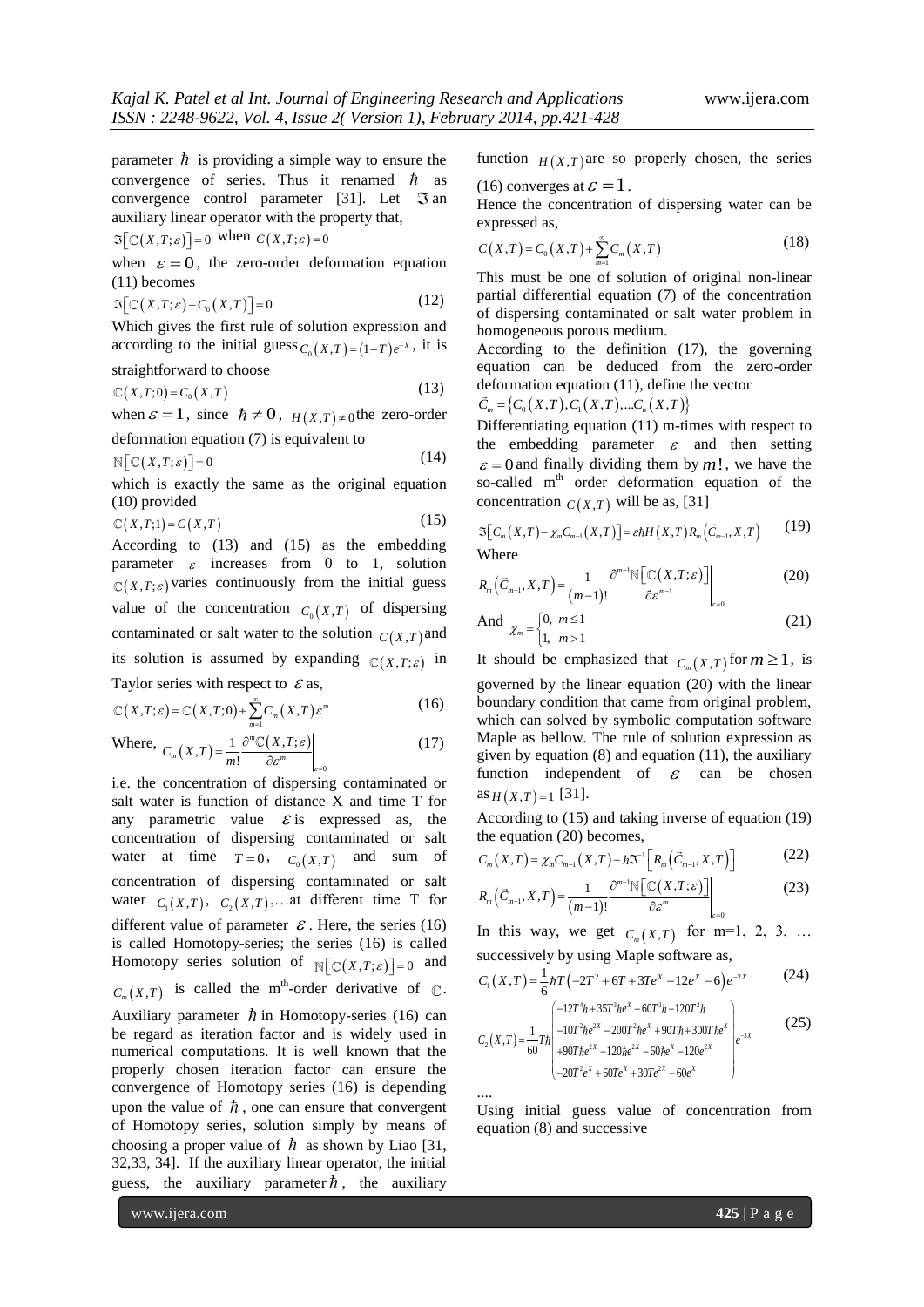$$
C(X,T) = (1-T)e^{-x} + \frac{1}{6}nT(-2T^2 + 6T + 3Te^x - 12e^x - 6)e^{-2x}
$$
  
\n
$$
+ \frac{1}{120}Th \begin{pmatrix} -12T^4h + 35T^3he^x + 60T^3h - 120T^2h \\ -10T^2he^{2x} - 200T^2he^x + 90Th + 300The^x \\ +90The^{2x} - 120he^{2x} - 60he^x - 120e^{2x} \\ -20T^2e^x + 60Te^x + 30Te^{2x} - 60e^x \end{pmatrix} e^{-3x} + ...
$$
\n(26)

# **V. NUMERICAL AND GRAPHICAL SOLUTION**

Maple coding has been used to obtain numerical and graphical presentations of equation (26). Fig. 3 represents the graphs of concentration  $C(X,T)$  vs. distance X, and time  $T = 0.1, 0.2, 0.3, 0.4$ , 0.5 is fixed, fig. 4 represents the graphs of concentration  $C(X,T)$  vs. distance X, and time  $T =$ 0.6, 0.7, 0.8, 0.9, 1.0 is fixed and Table I indicates the numerical values of concentration for different time T and distance X. The fig.  $3 \& 4$  and the table 1, indicate the graphical representations of the longitudinal dispersion phenomenon of the concentration. The convergence of the Homotopy series (16) is dependent upon the value of convergence-parameter  $\hbar$  [31, 32, 33, 34]. Therefore we choose proper value of the convergenceparameter  $h = -0.1$  to obtain convergent Homotopyseries solution [31].

Table I : Concentration of the contaminated or salt water  $C(X,T)$ 

| <b>Time T</b> | Concentration of the contaminated or salt water |           |           |         |         |           |         |           |         |        |
|---------------|-------------------------------------------------|-----------|-----------|---------|---------|-----------|---------|-----------|---------|--------|
|               | $X=0.1$                                         | $X = 0.2$ | $X = 0.3$ | $X=0.4$ | $X=0.5$ | $X = 0.6$ | $X=0.7$ | $X = 0.8$ | $X=0.9$ | X=1.0  |
| 0.1           | 0.8555                                          | 0.7729    | 0.6986    | 0.6314  | 0.5707  | 0.5159    | 0.4664  | 0.4217    | 0.3813  | 0.3448 |
| 0.2           | 0.8029                                          | 0.7246    | 0.6539    | 0.5904  | 0.5332  | 0.4815    | 0.4349  | 0.3929    | 0.3551  | 0.3209 |
| 0.3           | 0.7476                                          | 0.6736    | 0.6072    | 0.5476  | 0.4939  | 0.4457    | 0.4023  | 0.3632    | 0.3279  | 0.2962 |
| 0.4           | 0.6893                                          | 0.6202    | 0.5584    | 0.5029  | 0.4532  | 0.4085    | 0.3684  | 0.3323    | 0.2999  | 0.2707 |
| 0.5           | 0.6282                                          | 0.5644    | 0.5074    | 0.4565  | 0.4109  | 0.3689    | 0.3334  | 0.3005    | 0.2709  | 0.2443 |
| 0.6           | 0.5646                                          | 0.5064    | 0.4546    | 0.4084  | 0.3671  | 0.3302    | 0.2972  | 0.2676    | 0.2411  | 0.2173 |
| 0.7           | 0.4986                                          | 0.4463    | 0.3999    | 0.3587  | 0.3219  | 0.2892    | 0.2589  | 0.2339    | 0.2105  | 0.1895 |
| 0.8           | 0.4303                                          | 0.3842    | 0.3436    | 0.3075  | 0.2755  | 0.2471    | 0.2218  | 0.1992    | 0.1789  | 0.1609 |
| 0.9           | 0.3599                                          | 0.3204    | 0.2856    | 0.2549  | 0.2278  | 0.2039    | 0.1826  | 0.1637    | 0.1469  | 0.1319 |
| 1.0           | 0.2876                                          | 0.2548    | 0.2262    | 0.2011  | 0.1789  | 0.1596    | 0.1425  | 0.1274    | 0.1139  | 0.1021 |



Figure 3: Represents concentration of contaminated or salt water  $C(X,T)$  vs. distance X and time T for

auxiliary parameter  $h = -0.1$  and auxiliary function  $H(Z, T) = 1$ [31] for  $0 < X \le 0.5$ , and  $0 < T \le 0.5$ 



Fig 4: Represents concentration of contaminated or salt water  $C(X,T)$  vs. distance X and time T for auxiliary parameter  $\hbar = -0.1$  and auxiliary function  $H(Z, T) = 1$ [31] for  $0.5 < X \le 1$ , and  $0.5 < T \le 1$ 

# **VI. CONCLUSION AND DISCUSSION**

3191917 equality  $\frac{1}{2}$  (32)  $\frac{1}{2}$  (32)  $\frac{1}{2}$  (32)  $\frac{1}{2}$  (32)  $\frac{1}{2}$  (32)  $\frac{1}{2}$  (32)  $\frac{1}{2}$  (32)  $\frac{1}{2}$  (32)  $\frac{1}{2}$  (32)  $\frac{1}{2}$  (32)  $\frac{1}{2}$  (32)  $\frac{1}{2}$  (32)  $\frac{1}{2}$  (32)  $\frac{1}{2}$ The equation (26) represents concentration of the miscible fluid (i.e. contaminated or salt water with fresh water) for any distance X and time  $T > 0$ using Homotopy Analysis Method. It converges for embedding parameter  $\varepsilon = 1$  and for auxiliary parameter  $\hbar = -0.1$  which is expressed as negative exponential term of X and time  $T > 0$ . An assumed value of concentration C will be a value of the exact solution for  $0 < X < 1$ , and  $0 < T < 1$ . Fig. 3 represents the solution for concentration C vs. distance X and time T for given X= 0.1, 0.2, 0.3, 0.4 and 0.5 fixed, it shows that concentration of the contaminated or salt water is decreasing as distance X increasing for  $T > 0$ . From fig. 3 it can conclude that for  $T = 0.1$  concentration of contaminated or salt water is decreasing as distance X increasing and when time is increasing and due to different deformation added to C, the concentration of contaminated or salt water is successively decreasing exponentially. Since the equation (7) is one-dimensional diffusion type Burger's equation for longitudinal dispersion phenomenon, the solution is graphically as well as physically consistent with phenomenon. Fig. 4 represents the solution for concentration C vs. distance X and time T for given  $X = 0.5, 0.6, 0.7, 0.8$ , 0.9, 1.0. The concentration of contaminated or salt water is also decreasing for different time T for given fix value of X. The concentration of contaminated or salt water at  $X = 0.1$  is decreasing for different time T. After distance X, the concentration of contaminated or salt water is also decreasing with respect to different time T, this resembles the scenario of X above. Referring both fig. 3 and 4, with derived analytical result (26), it is concluded that the concentration of the contaminated or salt water is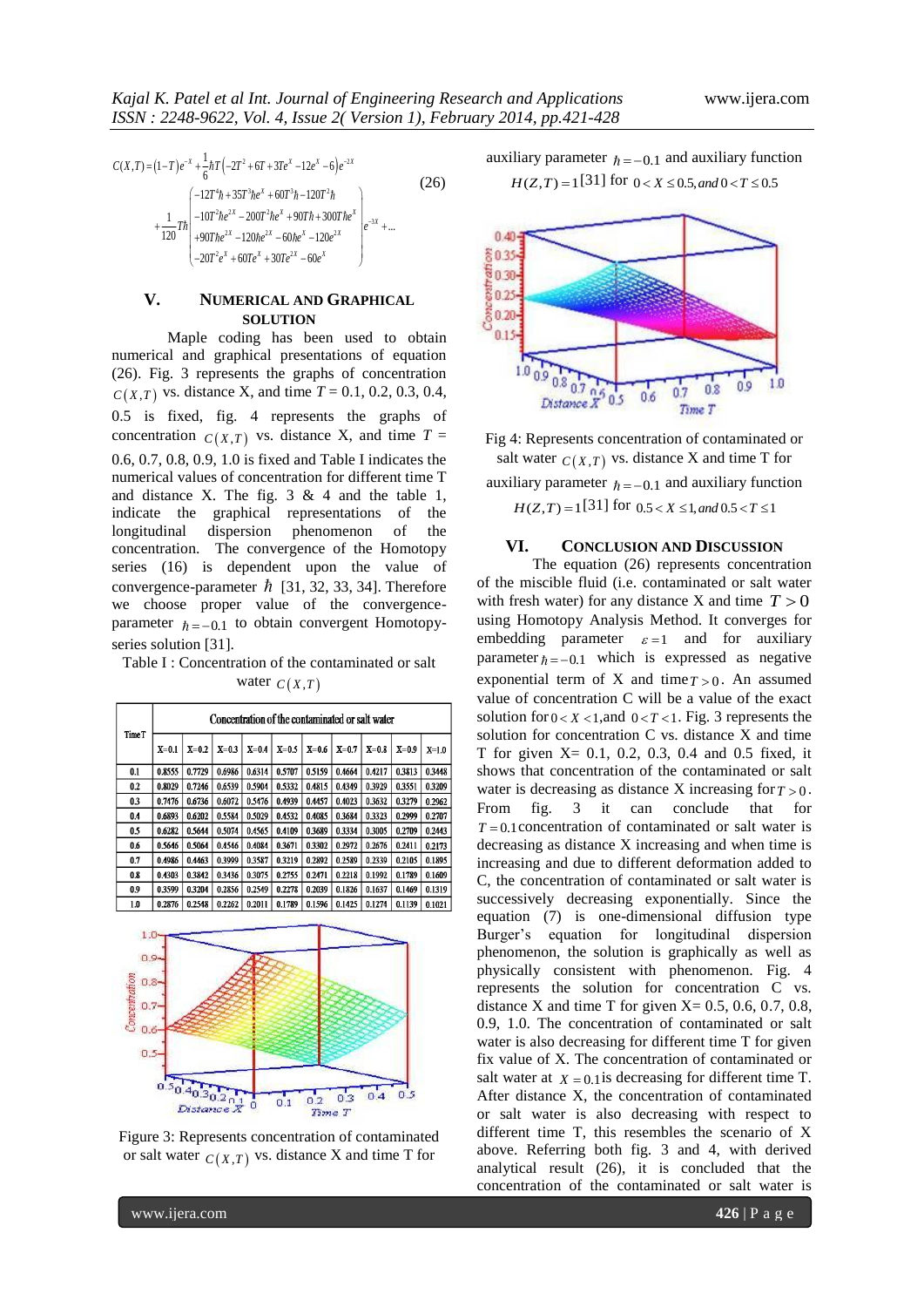decreasing when distance X as well as time increases using Homotopy Analysis Method. This mathematical model is consistent with physical phenomenon of the longitudinal dispersion of contaminated or salt water in homogenous porous medium.

## **REFERENCES**

- [1] Darcy H., Les Fontaines publiques deloville *de Dijon, Dalmont, Paris, 1856*.
- [2] Bernard, R. A., and R. H. Wilhelm, *Chem.Eng. Progr., 46, 1950, 233.*
- [3] Kovo S.A., Mathematical modelling And simulation of dispersion in a nonideal plug flow reactor, *Taylor & Francis Group, 29, 2008, 1129-1134.*
- [4] Pinder, G. F. and Cooper, H. H. Jr, A numerical technique for calculating the transient position of saltwater front, *water Resources Research, 6, 1970, 875-882.*
- [5] Kumar M. D., Irrigation with a Manual Pump: Impact of Treadle pumps on Farming Enterprise and Food security in coastal Orissa. *Working paper 148. Anand: Insitute of Rural Management, 2002.*
- [6] Taylor G., Dispersion of soluble matter in solvent flowing slowly through a tube, *Proc. R. Soc. London, series A, 219 (1137), 1953, 186-203.*
- [7] Bear J., and Todd D. K., The transition zone between fresh and saltwater in coastal aquifers, *Water Resources Contribution No. 29, Univ. of California, Berkeley, CA, 1960*.
- [8] Scheidgger A. E. The Physics of flow through porous media, *University of Toronto Press, Toronto, 1957.*
- [9] Freeze R. A. and Cherry J. A., Groundwater, Prentice-Hall, *Upper saddle River, NJ, 1979.*
- [10] Ebach E. H., and White, R. Mixing of fluids flowing through beds of packed solids, *A. J. Ch. E., 4, 1958, 161.*
- [11] Hunt B., Dispersion calculations in nonuniform seepage, *J. Hydrol., 36, 1978, 261-277.*
- [12] Saffman P. G. and Tylor G. I., The penetration of a fluid into a porous medium or Hele-Shaw cell containing a more viscous liquid. *Proc. R.Soc. London Series A, 245, 1959, 312-329.*
- [13] Rudraiah N. and Chiu-On Ng., Dispersion in Porous Media with and without Reaction: *A Review. J. of Porous Media, 3, 2007.*
- [14] Mehta M.N. & Patel, T. A., A Solution of Burger's Equation for Longitudinal Dispersion of Miscible Fluid Flow through Porous Media, *Indian Journal of Petroleum Geology, 14(2), 2005, 49-54.*
- [15] Eeman S., Van Der Zee, S. E. A. T. M., Leijnse A., De Louw, P. G. B and Maas C., Response to recharge variation of thin lenses and their mixing zone with underlying saline groundwater Hydrol. *Earth Syst. Sci. Discuss., 16, 2012, 355-349.*
- [16] Meher R. K. Mehta M. N. Meher S. K., Decomposition Method for Dispersion Phenomena Arising in Longitudinal Dispersion of Miscible Fluid Flow through Porous Media, *Adv. Theor. Appl. Mech., 3(5), 2010, 211-220.*
- [17] Mehta M. N., Asingular perturbation solution of one-dimensional flow in unsaturated porous media with small diffusivity coefficient, *Proc. FMFP E1 to E4, 1975*.
- [18] Moreira D. M., Vilhena M. T., Buske D., and Tirabassi T., The state-of-art of the ILTT method to simulate pollutant dispersion in the atmosphere, *Atmos. Res., 92,2009, 1-17*.
- [19] Moreire D. M., Vilhena M. T., Buske D., and Tirabassi T., The GILTT solution of the advection-diffusion equation for an inhomogenous and nonstationart PBL, *Atmos. Environ., 40, 2006, 3186-3194.*
- [20] Jaiswal, D.K., Kumar A., Kumar N. and Singh M. K., Solute Transport along Temporally and Spatially Dependent flows through Horizontal Semi-infinte Media: Dispersion being proportional tosquare of velocity, *Journal of Hydrologic Engineering (ASCE). 16(3) 2011, 228-238.*
- [21] Jaiswal, D.K., Kumar A., Kumar N., Yadav R. R., Analytical solutions for temporally and spatially dependent solute dispersion of pulse type input concentration in one-dimensional semi-infinite media, *Journal of Hydroenvironmental Research 2, 2009, 254-263.*
- [22] Yadav R. R., Jaiswal D. K., Yadav H. K., and Gulrana, One-dimensional temporally dependent advection-dispersion equation in porous media, Analytical solution, *Natural Resource Modeling., 23(12), 2010, 521-539.*
- [23] Dong-mei, Sun, Yue-ming, Zhu and Mingjin, Zhang, Unsteady seepage problems due to water level fluctuation, *Journal of Tian Jin University, Vol. 40(7), 2007, 779-785.*
- [24] Perez Guerrero J. S., Pimentel L. C. G., Skaggs T. H. and Van Genuchten M. th., Analytical solution of the advection-diffusion transport equation using a change-of-variable and integral transform technique, *International Journal of heat and Mass Transfer, 52, 2009, 3297-3304.*
- [25] Chen J. S., and Liu C. W., Generalized analytical solution for advection-dispersion equation in finite spatial domain with arbitrary time-dependent inlet boundary